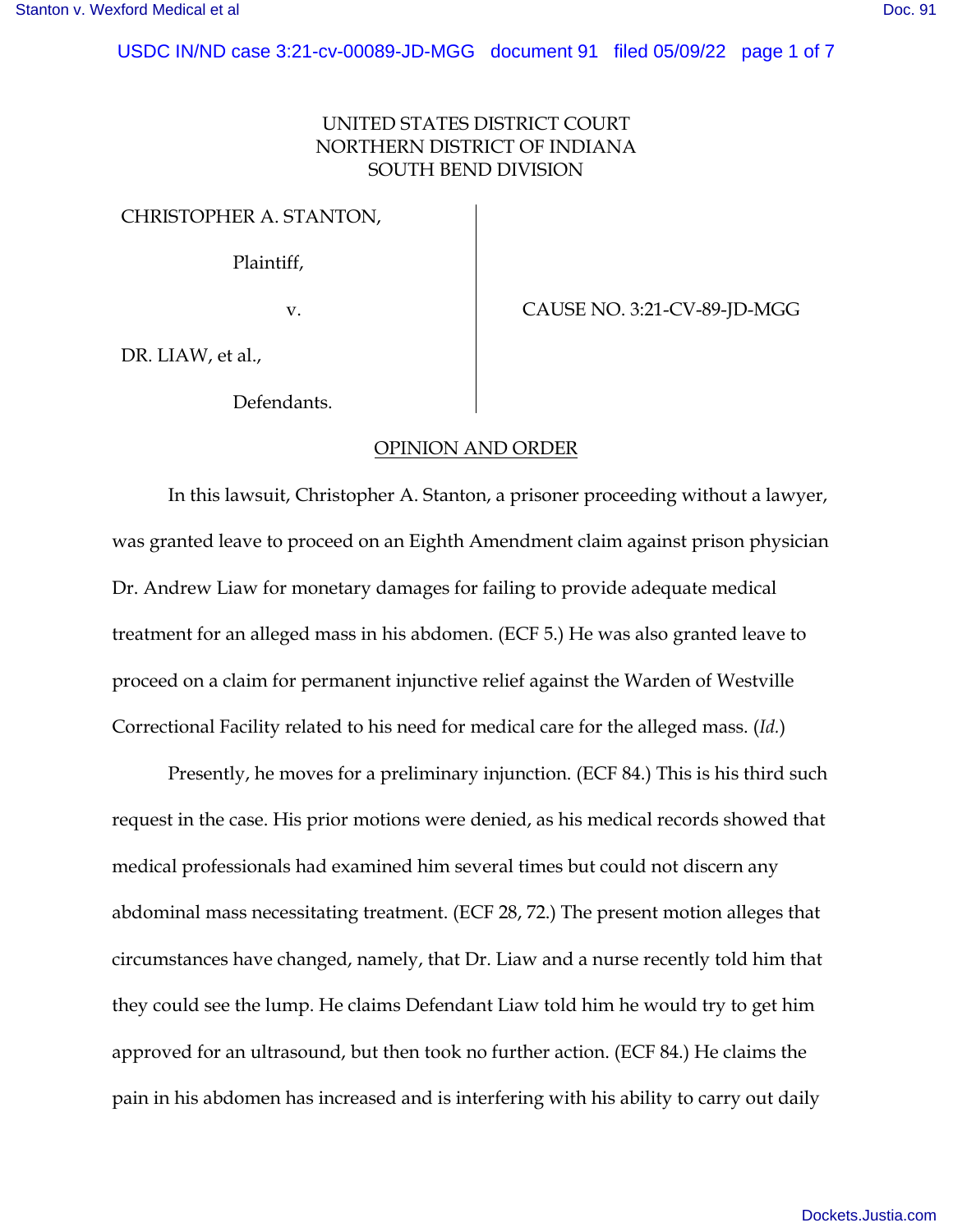activities. He asks the court to order that he receive diagnostic testing and treatment for the lump.[1](#page-1-0) (ECF 84.) The court ordered a response from the Warden, which has now been received. (ECF 89.)

The response and attachments reflect that Dr. Liaw continues to be of the view that Mr. Stanton does not have an abnormal abdominal mass.[2](#page-1-1) (ECF 89-1.) Mr. Stanton's medical records reflect that Dr. Liaw last saw him on March 7, 2022, for a chronic care visit, and that even though other medical issues needed to be addressed, he "spent the vast majority of the visit talking about his reported abdominal mass." (ECF 89-2 at 1.) Mr. Stanton offered various possible diagnoses, such as cancer or a hernia, but Dr. Liaw explained to him why he did not believe these were likely. According to Dr. Liaw, Mr. Stanton became "threatening," trying to discuss a monetary settlement for his lawsuit and claiming he was going to "go after [Dr. Liaw's] medical license." (*Id.* at 1-2.) Thereafter, the visit ended. (*See id.*) Nothing in Dr. Liaw's notations reflect that he acknowledged Mr. Stanton has an abnormal abdominal mass or agreed that an ultrasound is warranted. However, his notes do reflect that this visit was the first time the doctor did not have a witness present when discussing the alleged mass with Mr. Stanton. (ECF 89-2 at 2.)

<span id="page-1-0"></span><sup>&</sup>lt;sup>1</sup> While this motion was being briefed, he filed a fourth motion for a preliminary injunction, reiterating the same arguments and asking that the prison be ordered to immediately provide him with an ultrasound or MRI. (ECF 88.) Because Mr. Stanton raises the same facts and issues in the fourth motion, the court does not find it necessary to obtain another response.

<span id="page-1-1"></span><sup>2</sup> Dr. Liaw previously opined that to the extent there was any variation in the right and left side of Mr. Stanton's abdomen, he believed it to be a more pronounced abdominal muscle on the left side that represented "normal anatomy." (ECF 71-2 at 1.)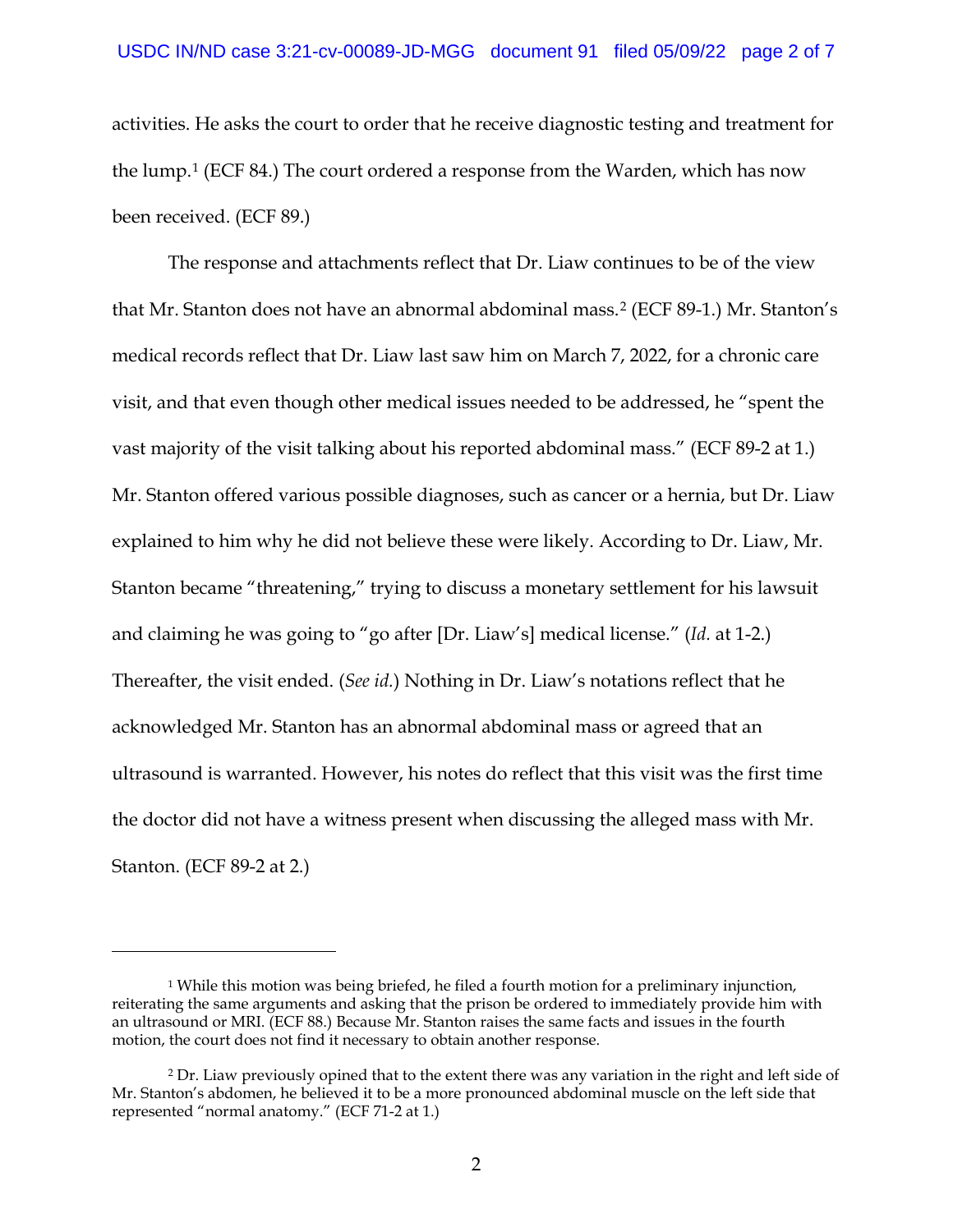Mr. Stanton was seen by a different provider, Nurse Practitioner Dishita Patel (a non-party) on April 19, 2022, regarding his complaints of pain in the left upper area of his abdomen. (*Id.* at 3-6.) Nurse Practitioner Patel palpated his stomach but concluded that he "did not appear to have an abdominal mass." (*Id.* at 3.) He also complained about having blood in his stool, but he refused to undergo a rectal exam. (*Id.*) She noted that his bowel sounds were normal. (*Id.*) He reported to her that "all [his] caloric intake is digested at the end of the day," and acknowledged that he was not exercising. (*Id.*) She counseled him on diet and exercise and suggested he increase his water intake.[3](#page-2-0) *(Id.*) She also ordered various laboratory tests. (*Id.*)

 On April 28, 2022, Nurse Practitioner Angel Watkins (also a non-party) saw Mr. Stanton for complaints of left upper abdominal pain and bloody stools. (*Id.* at 7.) She, too, examined his abdomen. (*Id.*) She determined that his "abdomen assessment appears normal no bulging or protrusion . . . upon bearing down or coughing or with palpation." (*Id.*) She noted a "healed mid lower incision from [history] of abdominal surgery," which he reported had occurred in 2013.<sup>[4](#page-2-1)</sup> She noted that his abdomen did not appear distended, that his bowel sounds were normal, and that he did not appear to be

<span id="page-2-0"></span><sup>&</sup>lt;sup>3</sup> She also counseled him about properly taking his medications for various chronic conditions including diabetes, and considered a change to his insulin regimen after a follow-up. (ECF 89-2 at 3.) Mr. Stanton has a separate lawsuit pending about the care he is receiving for his diabetes. *See Stanton v. Galipeau*, 3:20-CV-666-JD-MGG (N.D. Ind. filed July 29, 2020.) Medical records submitted in that case reflect that his eating habits have fluctuated considerably in the past year, necessitating multiple changes to his insulin regimen, and that he has made a variety of sometimes conflicting dietary requests. *Id.*, ECF 71.

<span id="page-2-1"></span><sup>4</sup> Mr. Stanton told medical staff that he swallowed a "spork" that had to be surgically removed. (ECF 89-2 at 1.) There are no details about the surgery in the present record, as it appears to have occurred prior to his incarceration.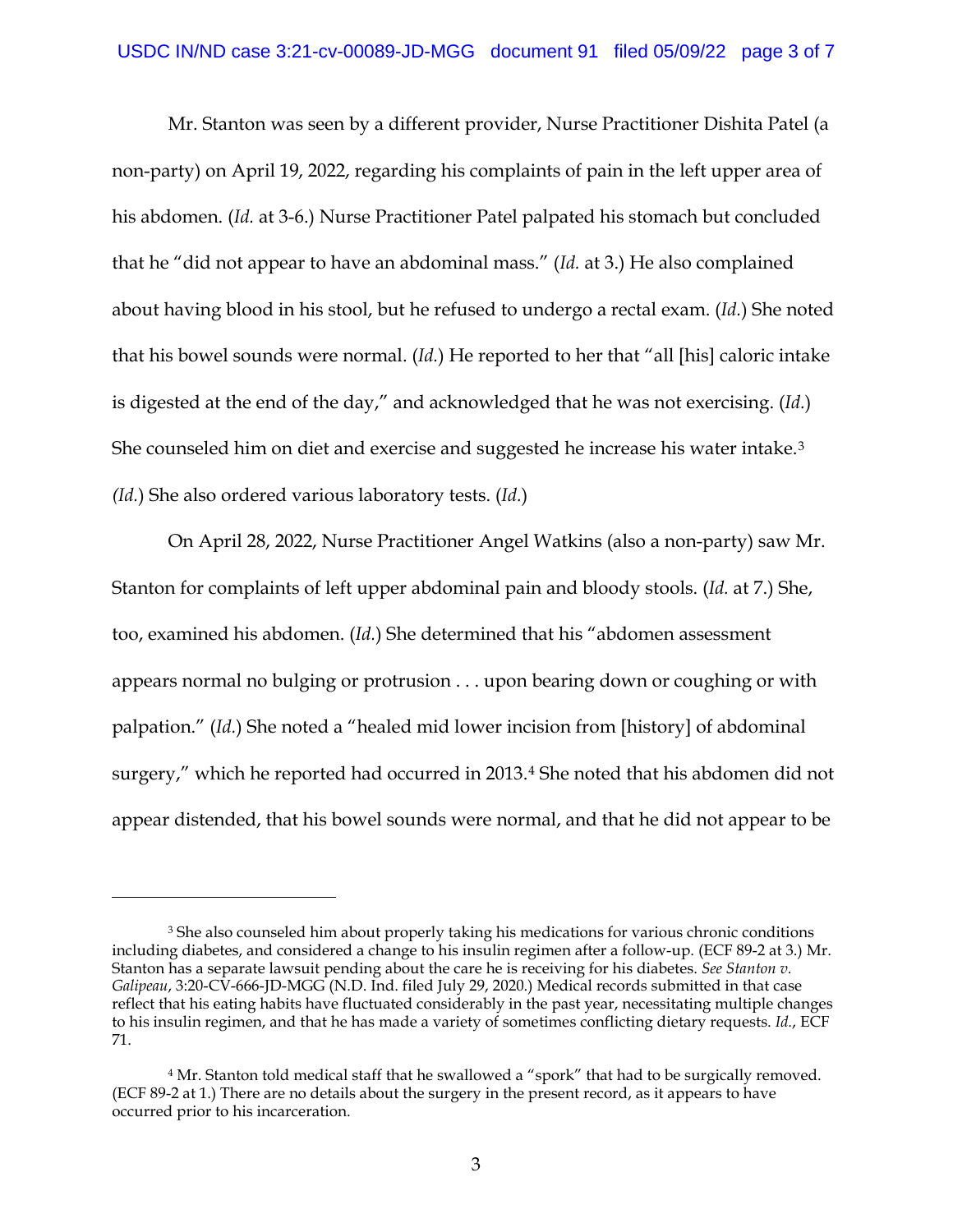"in any distress" despite his reports of pain. (*Id.*) Nurse Practitioner Watkins determined there was "no need for imaging," but ordered additional laboratory testing, including testing of his stool. (*Id.*)

"[A] preliminary injunction is an extraordinary and drastic remedy, one that should not be granted unless the movant, *by a clear showing*, carries the burden of persuasion." *Mazurek v. Armstrong*, 520 U.S. 968, 972 (1997) (emphasis in original). "A plaintiff seeking a preliminary injunction must establish that he is likely to succeed on the merits, that he is likely to suffer irreparable harm in the absence of preliminary relief, that the balance of equities tips in his favor, and that an injunction is in the public interest." *Winter v. Nat. Res. Def. Council, Inc.*, 555 U.S. 7, 20 (2008). On the first prong, "the applicant need not show that [he] definitely will win the case." *Illinois Republican Party v. Pritzker*, 973 F.3d 760, 763 (7th Cir. 2020). However, "a mere possibility of success is not enough." *Id.* at 762. "A strong showing . . . normally includes a demonstration of how the applicant proposes to prove the key elements of its case." *Id*. at 763 (quotation marks omitted). As to the second prong, "[i]ssuing a preliminary injunction based only on a possibility of irreparable harm is inconsistent with . . . injunctive relief as an extraordinary remedy that may only be awarded upon a clear showing that the plaintiff is entitled to such relief." *Winter*, 555 U.S. at 22.

Furthermore, mandatory preliminary injunctions—"those requiring an affirmative act by the defendant" like the one Mr. Stanton seeks—are "cautiously viewed and sparingly issued." *Mays v. Dart*, 974 F.3d 810, 818 (7th Cir. 2020). Additionally, in the prison context, the court's ability to grant injunctive relief is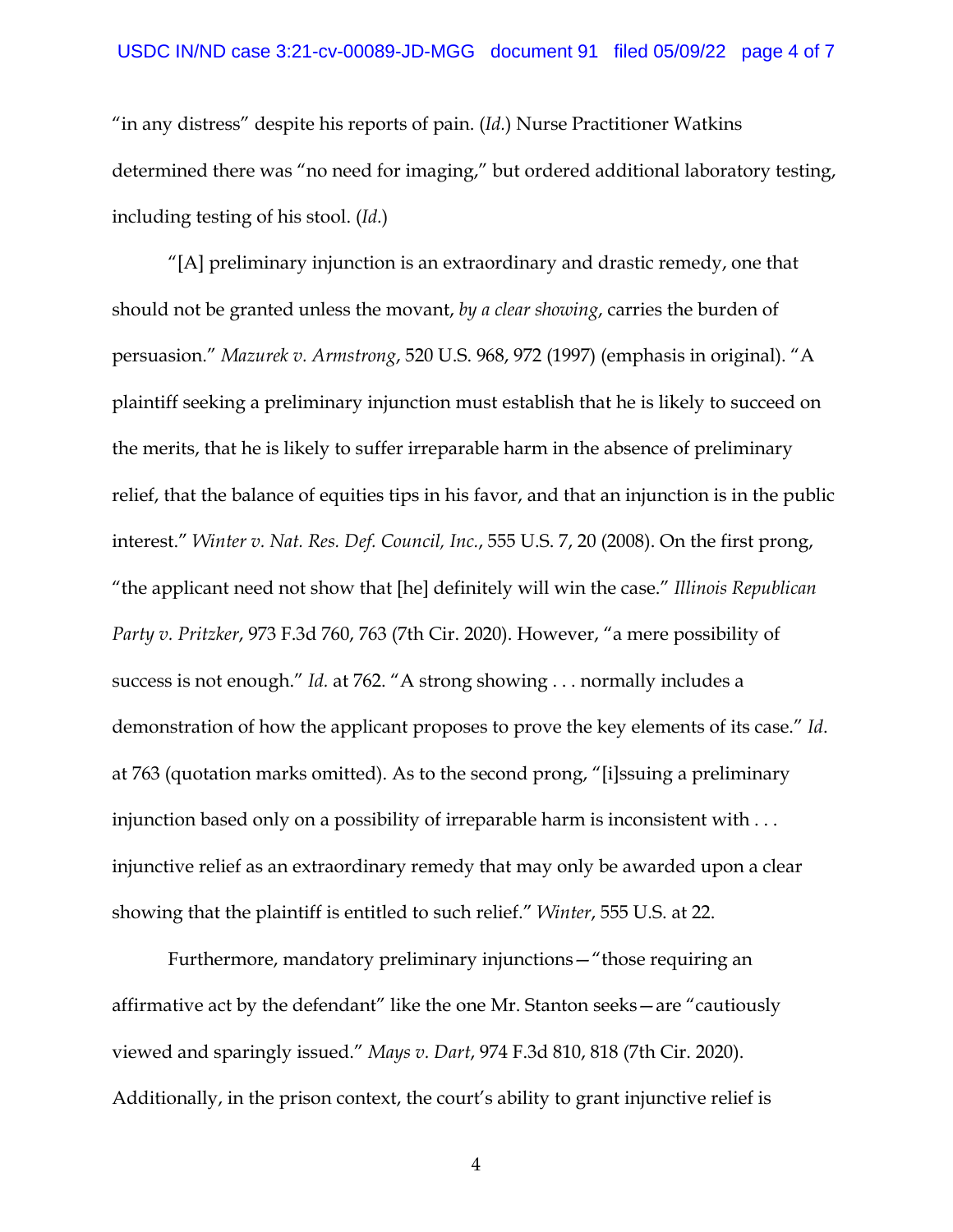significantly circumscribed; any remedial injunctive relief "must be narrowly drawn, extend no further than necessary to remedy the constitutional violation, and use the least intrusive means to correct the violation of the federal right." *Westefer v. Neal*, 682 F.3d 679, 681 (7th Cir. 2012) (citations and internal quotation marks omitted); *see also Rasho v. Jeffreys*, 22 F.4th 703, 711-13 (7th Cir. 2022) (outlining the strict limitations on granting injunctive relief under the Prison Litigation Reform Act).

Under the Eighth Amendment, inmates are entitled to adequate medical care, although "[n]ot every ache and pain or medically recognized condition involving some discomfort" will give rise to an Eighth Amendment claim. *Thomas v. Blackard*, 2 F.4th 716, 722 (7th Cir. 2021) (citation omitted). Additionally, inmates are "not entitled to demand specific care," *Walker v. Wexford Health Sources, Inc.*, 940 F.3d 954, 965 (7th Cir. 2019), nor are they entitled to "the best care possible." *Forbes v. Edgar*, 112 F.3d 262, 267 (7th Cir. 1997); *see also Johnson v. Doughty*, 433 F.3d 1001, 1013 (7th Cir. 2006) ("The Eighth Amendment does not require that prisoners receive unqualified access to health care.") (citation and internal quotation marks omitted). Rather, they are entitled to "reasonable measures to meet a substantial risk of serious harm." *Forbes*, 112 F.3d at 267.

Furthermore, "[i]t is firmly established . . . that mere disagreement between a prisoner and his doctor, or even between two medical professionals, about the proper course of treatment generally is insufficient, by itself, to establish an Eighth Amendment violation." *Lockett v. Bonson*, 937 F.3d 1016, 1024 (7th Cir. 2019) (citation and internal quotation marks omitted). Instead, the court must "defer to medical professionals' treatment decisions unless there is evidence that no minimally competent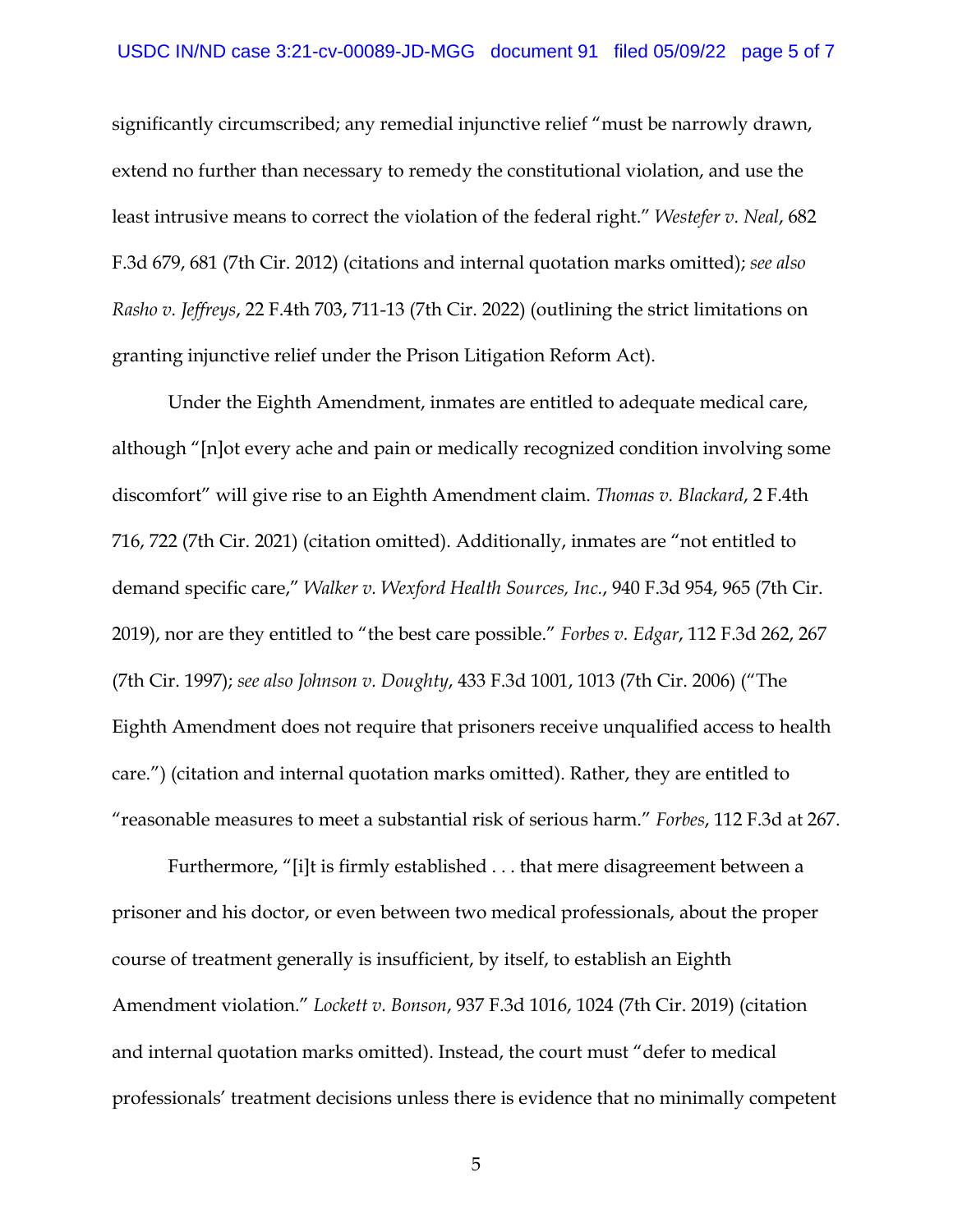professional would have so responded under those circumstances." *Walker*, 940 F.3d at 965 (citation and quotation marks omitted). "[N]egligence, gross negligence, or even recklessness as the term is used in tort cases is not enough" to establish an Eighth Amendment violation. *Hildreth v. Butler*, 960 F.3d 420, 425–26 (7th Cir. 2020). To prevail, the inmate must show deliberate indifference, "a culpability standard akin to criminal recklessness." *Thomas*, 2 F.4th at 722.

 Far from showing deliberate indifference, the record reflects that Mr. Stanton has continued to receive careful evaluation of his abdomen since the court ruled on his last motion for a preliminary injunction, including being seen three times by different medical staff in the last two months. To date, no medical professional has seen a protrusion or other abnormality in his abdomen. Nevertheless, they have proceeded cautiously and ordered laboratory testing to assess whether he may have a digestive issue requiring treatment. Dr. Liaw opines that Mr. Stanton "does not require any additional or different treatment than what has been provided to him," although he remains able to submit a health care request for any concerns he may have. (ECF 89-1 at 2.) Mr. Stanton believes he is need of an ultrasound or MRI, but there is no indication any medical professional has recommended such testing. A non-party medical professional who examined him late last month specifically concluded that imaging was not warranted. (ECF 89-2 at 7.)

The court must defer to the treatment decisions of prison medical providers unless no minimally competent professional would have responded as they did. *Walker*, 940 F.3d at 965. In light of the medical records, Mr. Stanton has not satisfied this